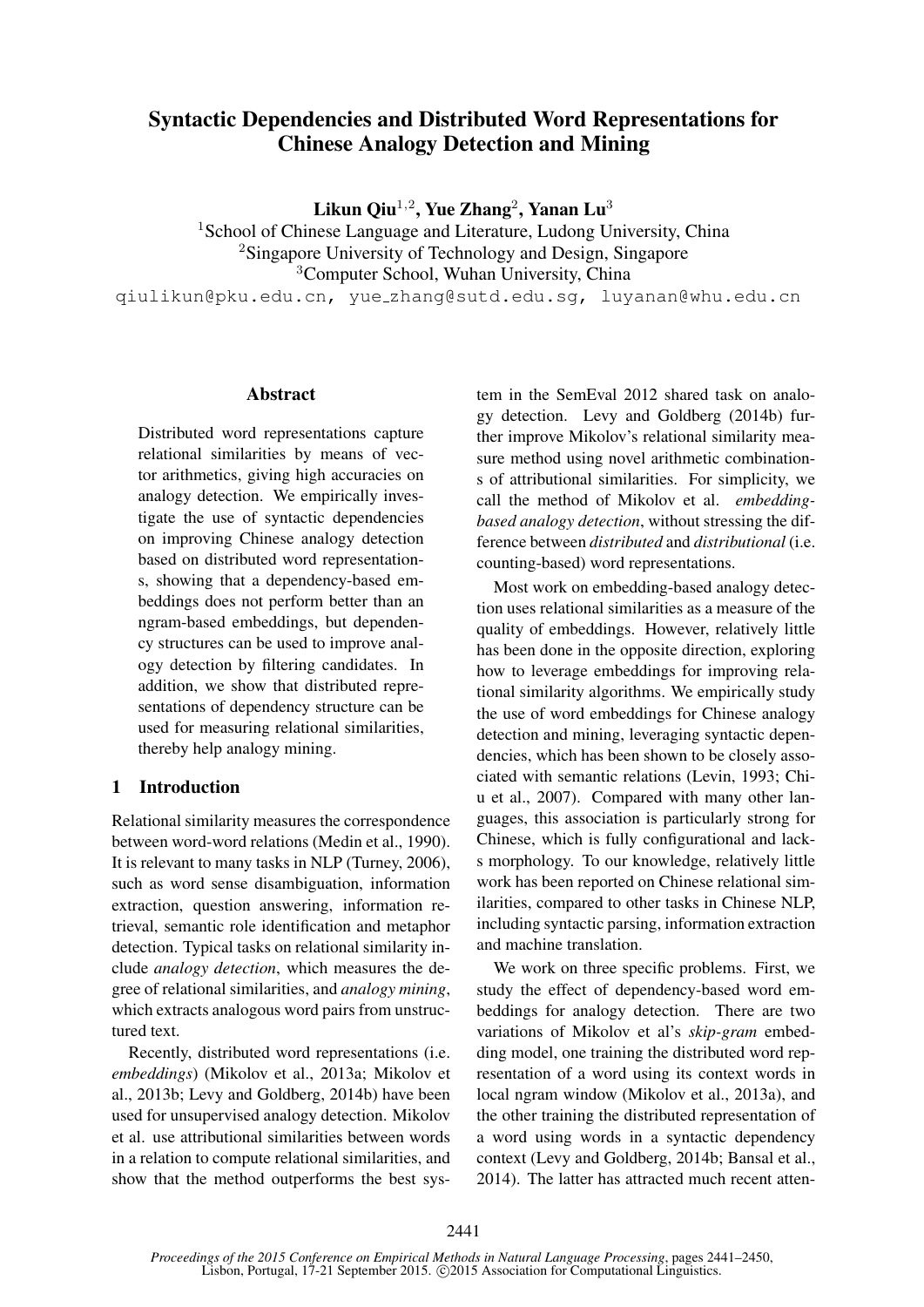tion due to its potential in capturing more syntactic regularities. It has been shown to outperform the former in a variety of NLP tasks, and can potentially also improve relation similarity. Our experiments on both English and Chinese show that the dependency-context embeddings consistently under-perform ngram-context embeddings. We give some theoretical justifications to the findings.

Second, we propose to use syntactic dependencies as a context for improving embeddingbased analogy detection, pruning the search space and filtering noise using syntactic dependencies. While highly useful for measuring relational similarities, attributional similarities between words are not the only source of information for analogy detection. Traditional methods, such as Turney and Littman (2005), Turney (2006), Chiu et al.  $(2007)$  and Ó Séaghdha and Copestake  $(2009)$ , also leverage context between word pairs in a corpus for better accuracies, which the current embedding-based methods ignore. Results show that our proposed method achieves significant improvements for this task.

Third, we show that a novel distributed representation of syntactic dependencies between word pairs can be used to mine analogous dependencies from a large Chinese corpus. Inspired by the fact that distributed word representations can be used to measure word similarities, we use our distributed dependency representations to measure relation similarities. We propose a bootstrapping algorithm for analogy mining using dependency embeddings, and experiments on a large Chinese corpus show that the method can achieve a precision of 95.2% at a recall of 56.8%.

Our automatically-parsed corpus, trained embeddings and evaluation datasets are released publicly at http://people.sutd.edu.sg/ ˜yue\_zhang/publication.html. To our knowledge, we are the first to present results on Chinese analogy detection and to release largescale Chinese word embeddings.

# 2 Background

# 2.1 Relational Similarity Tasks

There are three main tasks for relational similarity. This first is *relation classification*, which has been used in Task 2 of SemEval 2012 (Jurgens et al., 2012). In this task, all four words in two word pairs are given, and one needs to judge whether



Figure 1: Dependency tree of the sentence "1991年 (in 1991), (,) 奥巴马 (Obama) 总统 (President) 毕业 (graduate) 于 (from) 哈佛 (Harvard) 法学院 (Law School)".

they belong to a same relation type. In order to address this task, various supervised methods have been used (Bollegala et al., 2008; Herdağdelen and Baroni, 2009; Turney, 2013).

The second task is *analogy detection* (Mikolov et al., 2013b), which takes three words in two word pairs, and searches for a most suitable word from the vocabulary to recover the hidden word. This task has been addressed using word embeddings (Mikolov et al., 2013b; Levy and Goldberg, 2014b).

The third task is *analogy mining* (Chiu et al., 2007), which takes one word pair belonging to a certain semantic relation as a seed, and searches for all the word pairs that share the same relation with the seed. Compared with relation classification and analogy detection, analogy mining can be practically more useful because it requires less given information, and provides a large quantity of analogous word pairs automatically.

#### 2.2 Skip-gram Word Embeddings

As a by-product of neural language models (Bengio et al., 2003; Mnih and Hinton, 2007), word embeddings are distributed vector representations of words, trained using local contexts. They capture linguistic regularities in languages (Mikolov et al., 2013b) and have been used in various tasks (Collobert and Weston, 2008; Turian et al., 2010; Socher et al., 2011).

In this paper, we apply the Skip-gram method of Mikolov et al. (2013a) for training embeddings, which works by maximizing the probability of a word given a context of multiple words. Mikolov et al. (2013b) use an ngram window as the context, and observe that the resulting embeddings are highly useful for unsupervised analogy detection.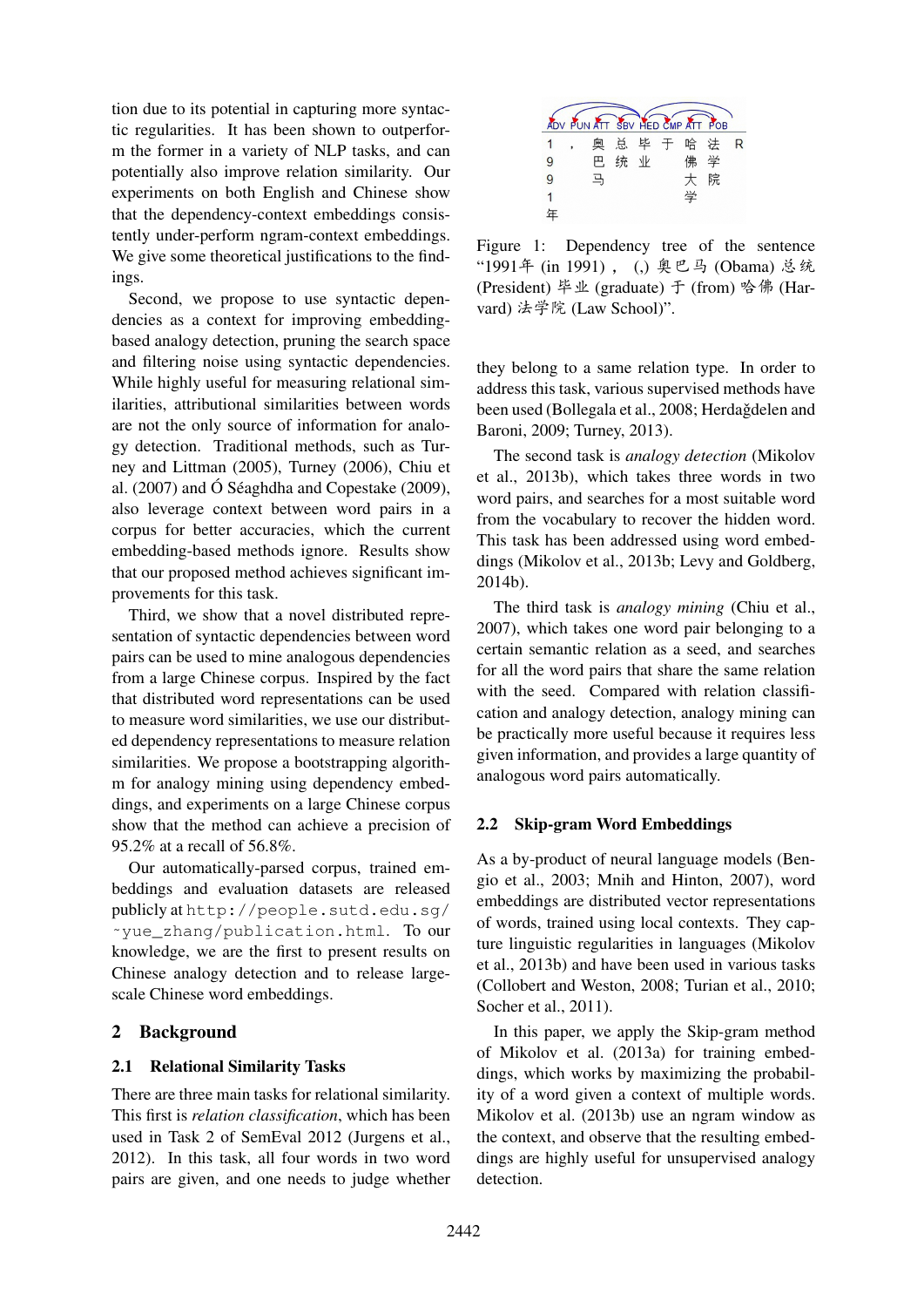#### 2.3 Embedding-based Analogy Detection

Formally, the task of analogy detection is to find a word *b\** given a pair of words *a:b* and a word *a\** such that *a\*:b\** is analogous to *a:b*. Mikolov et al. (2013b) show that the task can be solved by finding a word that maximizes:

$$
score = sim(b*, b - a + a*)
$$
 (1)

where  $sim$  is a similarity measure, typically the cosine function. Levy and Goldberg (2014b) show that the Equation 1 is equivalent to:

$$
score = cos(b*, b) - cos(b*, a) + cos(b*, a*)
$$
 (2)

As a result, the goal of analogy detection is to find a word *b\** which is similar to *b* and *a\** but different from *a*. Levy and Goldberg (2014b) further propose to substitute the addictive functions in Equation 2 with multiplicative functions:

$$
score = cos(b*, b)cos(b*, a*)/(cos(b*, a) + \varepsilon)
$$
\n(3)

Here  $\varepsilon = 0.001$  is used to prevent division by zero. Their experiments show that the use of Equation 3 can improve the state-of-the-art. Following Levy and Goldberg (2014b), we refer to Equation 1 and 2 as 3COSADD and Equation 3 as 3COSMUL, respectively.

#### 2.4 Chinese Relational Similarity

There are various types of relational similarities. Syntactically, inflections can be treated as a type of word-word relation (Mikolov et al., 2013b). For example, the comparative pairs "good:better" and "rough:rougher" are analogous, and the past tense inflections "see:saw" and "return:returned" are analogous. However, such inflectional relations do not apply to Chinese, which is fully configurational and lacks morphology. Consequently, our main focus is semantic similarities, which include antonymy (e.g.  $(\frac{1}{2} \text{ (hot)};\frac{1}{2} \text{ (cold)})$  VS  $(\forall k$  (fast): 慢 (slow))), meronymy (e.g.  $(\notin (car): \&$  $\hat{\mathcal{F}}$  (wheel)) VS (熊 (bear):掌 (paw))), gender (e.g. (男人 (man):  $\pm \wedge$  (woman)) VS (国王 (king):  $\pm$  $\pm$  (queen))) and function relations (e.g. ( $\overline{\uparrow}$  )  $\mathbb{R}$ (clothing):  $\hat{F}$  (wear)) VS (帽子 (hat): 戴 (wear))), etc.

Chiu et al. (2007) show that English semantic relations are also reflected by syntactic dependencies. Their finding coincides with Levin (1993), who study English verbs. We find that this observation is even more prevalent for Chinese. In our automatically-parsed Chinese corpus of 3.4 billion words (Section 5.1), 86.4% word pairs from the analogy test dataset (Section 5.2) have corresponding dependencies, each of which appearing at least ten times.

The frequent correlation between semantic relations and syntactic dependencies can be due to the lack of morphology and function words in Chinese. In fact, Chinese syntactic ambiguities often need to be resolved by leveraging semantic information (Xiong et al., 2005; Zhang et al., 2014). Although not all occurrences of semantically-related word pairs must also form a syntactic dependency in a corpus, we show that syntactic dependencies can effectively improve analogy detection.

# 3 Dependency-context Word Embeddings for Analogy Detection

A first use of syntactic dependencies for embedding-based analogy detection is to use them directly for embeddings. Recently, a dependency context has been used for the skip-gram method, for capturing more syntactic regularities. Taking the sentence in Figure 1 for example, a *bi-gram* context for the word " $\frac{4}{7}$   $\frac{1}{10}$  (graduate)" can be "奥巴马 (Obama), 总统 (President), 于 (from), M Ã (Harvard)", while a *dependency context* of the same word can be "1991年/ADV, 总统/SBV, 于/CMP, 法学院/POB\_于"1, where "ADV, SBV, CMP, POB" indicate adverbial modifier, subject, complement and prepositional object, respectively.

It has been shown that a dependency context leads to embeddings that better help parsing (Bansal et al., 2014) and measuring word similarity (Levy and Goldberg, 2014a), compared with ngram contexts. However, little previous work has systematically compared dependency contexts with ngram contexts in analogy detection. We empirically study this problem (c.f Section 6.3), finding that dependency context leads to significantly worse analogy detection results for both Chinese and English using state-of-the-art embedding-based methods (Levy and Goldberg, 2014b). We give analysis in Section 6.4.

<sup>&</sup>lt;sup>1</sup>The last token is a grand-child of " $\frac{4}{3}$  (graduate)", via the preposition " $\pm$  (at)" (Levy and Goldberg, 2014a).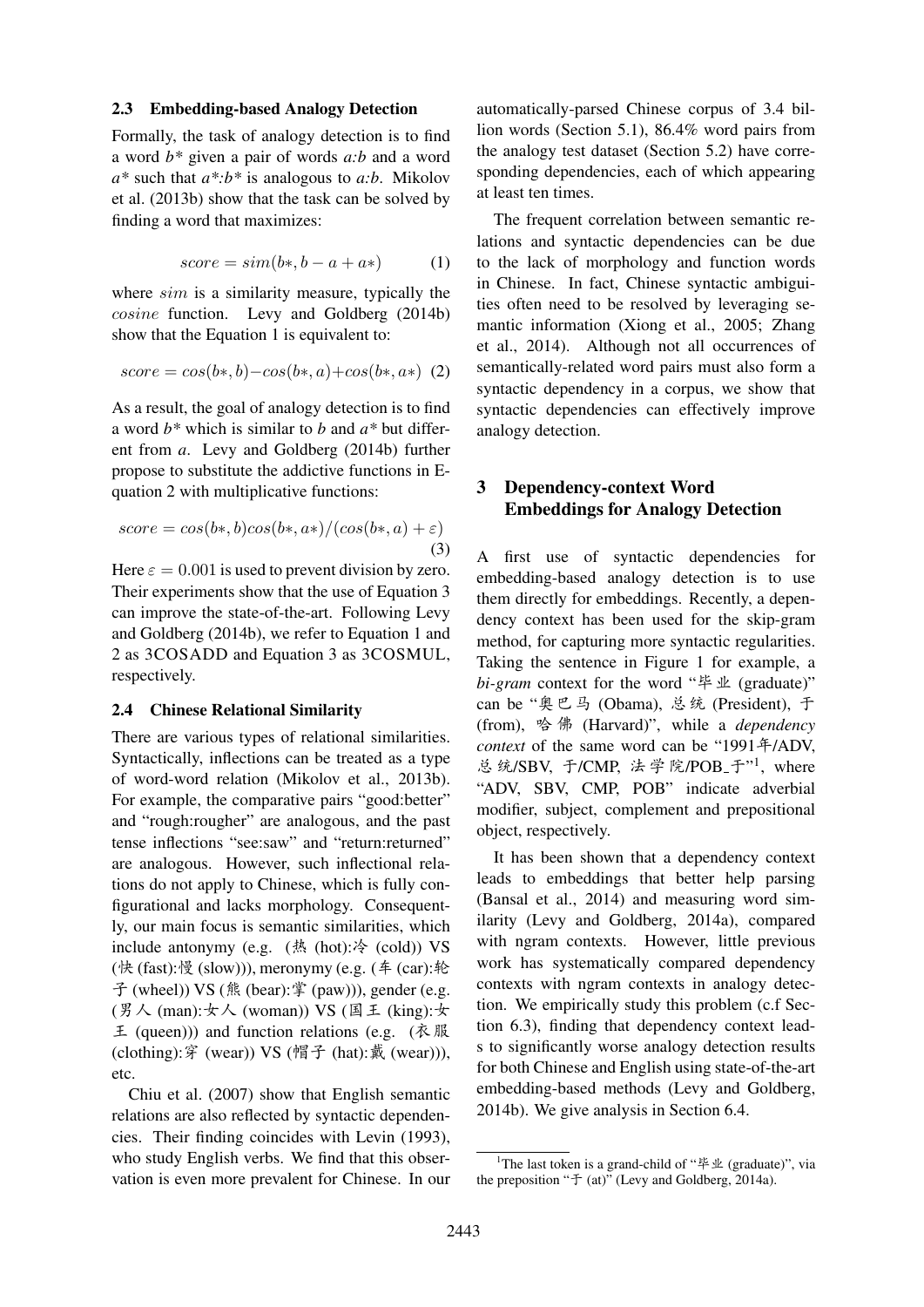# 4 Search Space Pruning Using Syntactic Dependencies

We study an alternative way of making use of syntactic dependencies, by using them to prune the vocabulary-sized search space of analogy detection. Given two word pairs *a:b* and *a\*:b\**, where *b\** is hidden and *a* is the head word, we search for dependencies, taking *a\** as the head word. The dependent words in the search candidates need to share the POS tag of *b*. If there are several types of dependencies between *a* and *b*, only the one with highest frequency is used. We rank all resulting dependencies using the 3COSMUL objective, and take the word *b\** in the highest-scored dependencies as the answer.

For example, given the word pair ( $\ddot{p}$   $\ddot{p}$   $\ddot{p}$   $\ddot{p}$ ¶ *(Sarajevo):*ÅÁ *(Bosnia and Herzegovina)*), whose most frequency dependency is  $\langle \mathcal{F}^{\#} \nmid \mathcal{F}^{\#} \rangle$ ¶ (Sarajevo), ÅÁ (Bosnia and Herzegovina), ATT>, and the unknown pair (伦敦 (*London*): $b^*$ ), we acquire a list of dependencies, including  $\langle \mathcal{E} \rangle$ 敦 (London), 美国 (USA), ATT>,  $\lt$ 伦敦 (London), 巴黎 (Paris), COO>, < 伦敦 (London), 加 拿大 (Canada), ATT > and < 伦敦 (London), 英国 (England), ATT>. Some of these dependencies, such as  $<$  伦敦 (London), 巴黎 (Paris), COO>, are parsed as the coordinate relation (COO), and thus pruned because the target syntactic relation is *ATT*. From the resulting list, the 3COSMUL obiective successfully ranks the triple  $\langle \hat{E} \rangle$  (London),  $\ddot{\text{\#}}$  Equal England), ATT > as the top candidate. In contrast, Levy and Goldberg's method takes "南 非 (South Africa)" as the answer, which does not form an attributive-head phrase with "伦敦 (London)".

# 5 Analogy Mining Using Dependency Embeddings

Formally, *analogy mining* is the task of mining analogous dependencies  $\langle x_1, y_1, r \rangle$ ,  $\langle x_2, y_2, r \rangle$ ... $\langle x_n, y_n, r \rangle$  that share the same relation *r* with a given dependency  $\langle a, b, r \rangle$ . We mine analogous dependencies by considering relational similarity and attributional similarity simultaneously using the skip-gram model for embeddings.

# 5.1 Dependency Embedding

Inspired by the fact that *word* similarities can be measured by using distributed *word* representations, we hypothesize that *relation* similarities can



Algorithm 1: Bootstrapping for analogy mining.

be measured by distributed *relation* representations. Based on the observation in Section 2.4, semantically analogous word pairs typically have syntactic dependencies. We use the skip-gram algorithm to train *distributed representations of syntactic dependencies*, and use them for mining analogous word pairs.

With respect to the skip-gram model, *words* are the most common target for embeddings (Levy and Goldberg, 2014b; Levy and Goldberg, 2014a; Mikolov et al., 2013a), although continuous vector representations can be trained for other structures. For example, Mikolov et al. (2013a) take idiomatic *phrases* as embedding targets. *Dependencies*, which consist of a modifier word, a head word and a syntactic relation between them, can also be represented by continuous embeddings using the same algorithm.

To induce dependency embeddings, we take the union of the dependency context of both the dependent and the head of a dependency as the context. For instance, in the example sentence, the context of the dependency <总统 (Presiden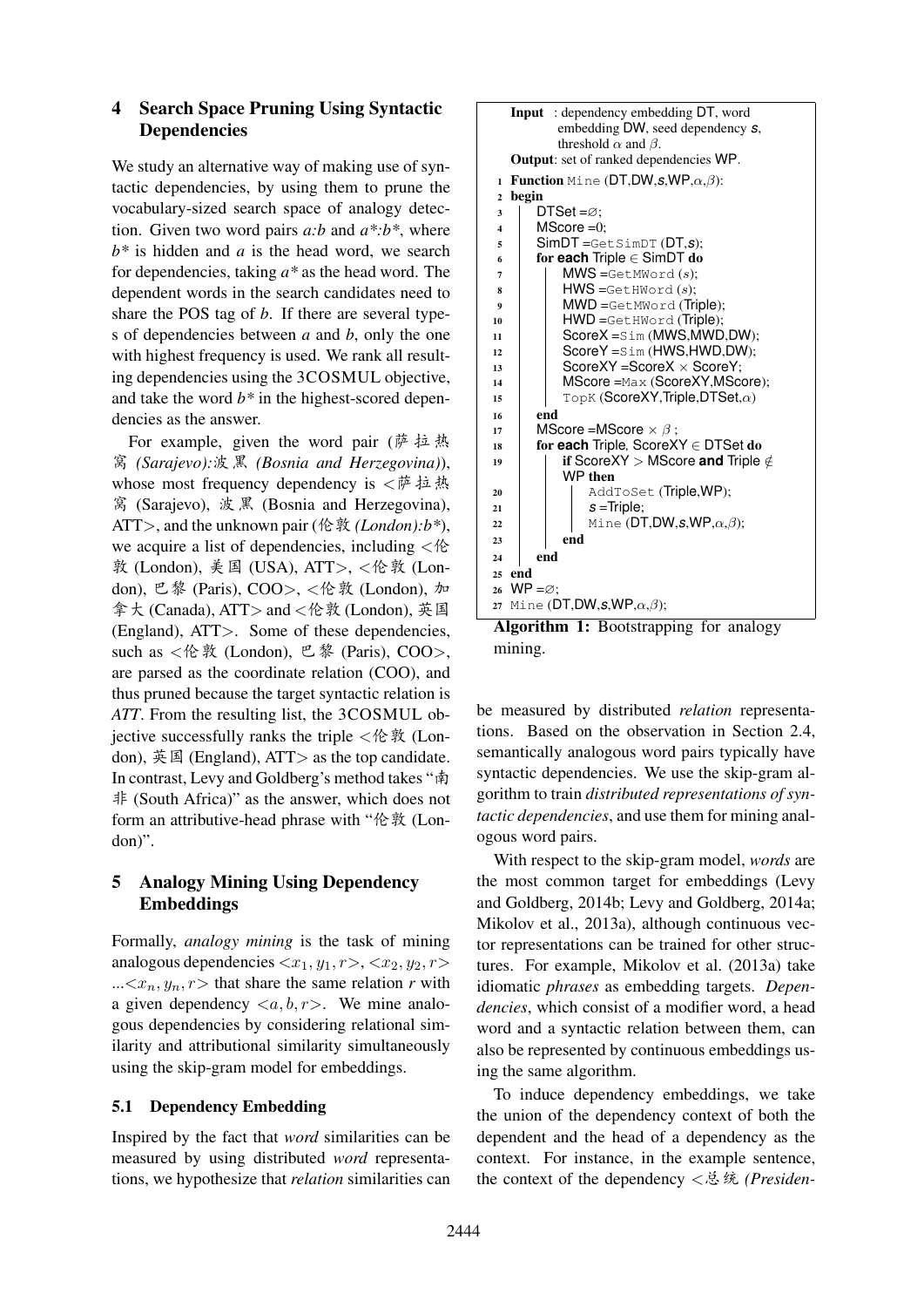$t$ ),  $\frac{16}{7} \pm \frac{16}{16}$  (graduate), SBV > consists of four tokens: "1991年/ADV", "奥巴马/ATT", "于/CMP" and "法学院/POB\_于". The same skip-gram algorithm is used to train embeddings for dependency structures.

### 5.2 Analogy Mining by Bootstrapping

A bootstrapping algorithm is used to mine analogous word pairs based on dependency-context word embeddings and dependency embeddings. Algorithm 1 shows pseudocode of the recursive bootstrapping algorithm.

The recursive function Mine (Algorithm 1) contains three steps with six parameters, including the dependency embeddings *DT*, word embeddings *DW*, a seed dependency *s*, and two thresholds  $\alpha$  and  $\beta$ . Step 1 (lines 3 to 5) is an initialization process, where the dependency embedding is used to return up to 100 most similar dependencies for the given seed *s*. These dependencies are stored in *SimDT*, and the candidate analogous dependency set *DTSet* is initialized to an empty set.

In Step 2 (lines 6 to 16), an analogous score *ScoreXY* is computed for each dependency *Triple* in *SimDT* by multiplying the similarity scores between the two dependents and the two heads in *Triple* and *s*, respectively. *Triple* is stored into the set *DTSet* if *ScoreXY* is ranked top  $\alpha$ . The top 1 score in *DTSet* is referred to as *MScore*. In Step 3 (lines 17 to 24), if the score of a dependency *Triple* in *DTSet* is larger than β×*MScore*, it is used as a new seed for mining more analogous dependencies, by calling the function Mine recursively.

We take the seed dependency  $\langle \vec{P}^{\mu}$  (play),  $\hat{\varnothing}$ å (piano), VOB> as an example to illustrate the work-flow of the Mine function. In Step 1, a set of similar dependencies (e.g.,  $\langle \vec{P} \rangle$  (play),  $\dot{\vec{B}}$   $\hat{P}$  (guitar),  $VOB$ >,  $\langle \dot{\mathcal{P}}$  (play),  $\frac{1}{2}$  (lyra),  $VOB$ >), is calculated using the dependency embeddings *DT* and stored in *SimDT*. Each dependency in *SimDT* is scored in Step 2, and the top  $\alpha$  scores are put into the set *DTSet*. Finally, a dependency is used as seed to mine new analogous dependencies if its score is larger than a threshold (β×*MScore*). For instance, the dependency  $\langle \dot{\mathcal{P}}^{\mu}$  (play), 琴 (lyra), VOB $>$  is used to mine the new dependency  $\langle \vec{r} \rangle$ (play),  $\pm \frac{26}{7}$  (zheng), VOB >, which is then used to mine other dependencies such as  $\langle \phi \rangle$  (blow), 葫芦丝 (cucurbit flute), VOB > and < <del>v</del> (blow), 萨克斯 (sax), VOB>.

#### 6 Experiments

### 6.1 Word Embeddings

We train three sets of word embeddings: NG5 (ngram context with 5 words to the left of the target word and 5 words to the right), NG2 (2 words to the left and right) and DEP (dependency context), and one set of dependency embeddings DT (dependency context), using the Skip-Gram model.  $WORD2VEC<sup>2</sup>$  is used to train NG5 and NG2, and WORD2VECF<sup>3</sup> is used to train DEP and DT. The negative-sampling parameter is set to 15 in all the training processes.

All embeddings are trained on a free Chinese news archive<sup>4</sup> that contains about 170 millions sentences and 3.4 billions words. We segment and parse these sentences using the MVT implementation of ZPar 0.7<sup>5</sup> (Zhang and Clark, 2011), which is trained on a large-scale annotated corpus and achieves state-of-the-art analyzing accuracy on contemporary Chinese (Qiu et al.,  $2014$ <sup>6</sup>. Targets and contexts for word and dependency embeddings were filtered with a minimum frequency of 100 and 10, respectively, and all the four types of embeddings are trained with 200 dimensions.

# 6.2 Datasets and Evaluation Metrics

Three datasets are used for evaluating Chinese embeddings. First, we construct a set of semantic analogy questions. This set contains five types of semantic analogy questions, including capital-country (136 word pairs, and 18354 analogy questions), provincial capital-province (28, 756), city-province (637, 386262), family member (male-female) (18, 306) and currency-country (62, 3782). We collect the five types of word pairs and then produce analogy questions automatically by concatenating two word pairs. The resulting analogy dataset contains 400K analogy questions. We refer to this dataset as the Chinese Analogy Question Set (CAQS).

<sup>2</sup>http://code.google.com/p/word2vec/ <sup>3</sup>https://bitbucket.org/yoavgo/

word2vecf

<sup>&</sup>lt;sup>4</sup>This dataset contains news articles in 2014 from various news websites, and can be downloaded from http://pan. baidu.com/s/1o6wRjp4

<sup>5</sup>http://people.sutd.edu.sg/\%7Eyue\_ zhang/doc/doc/multiview.html

<sup>&</sup>lt;sup>6</sup>The system achieves  $96.1\%$ ,  $92.6\%$  and  $83.28\%$  F1score for words segmentation, joint POS-tagging and dependency parsing, respectively, on 1493 manually annotated sentences.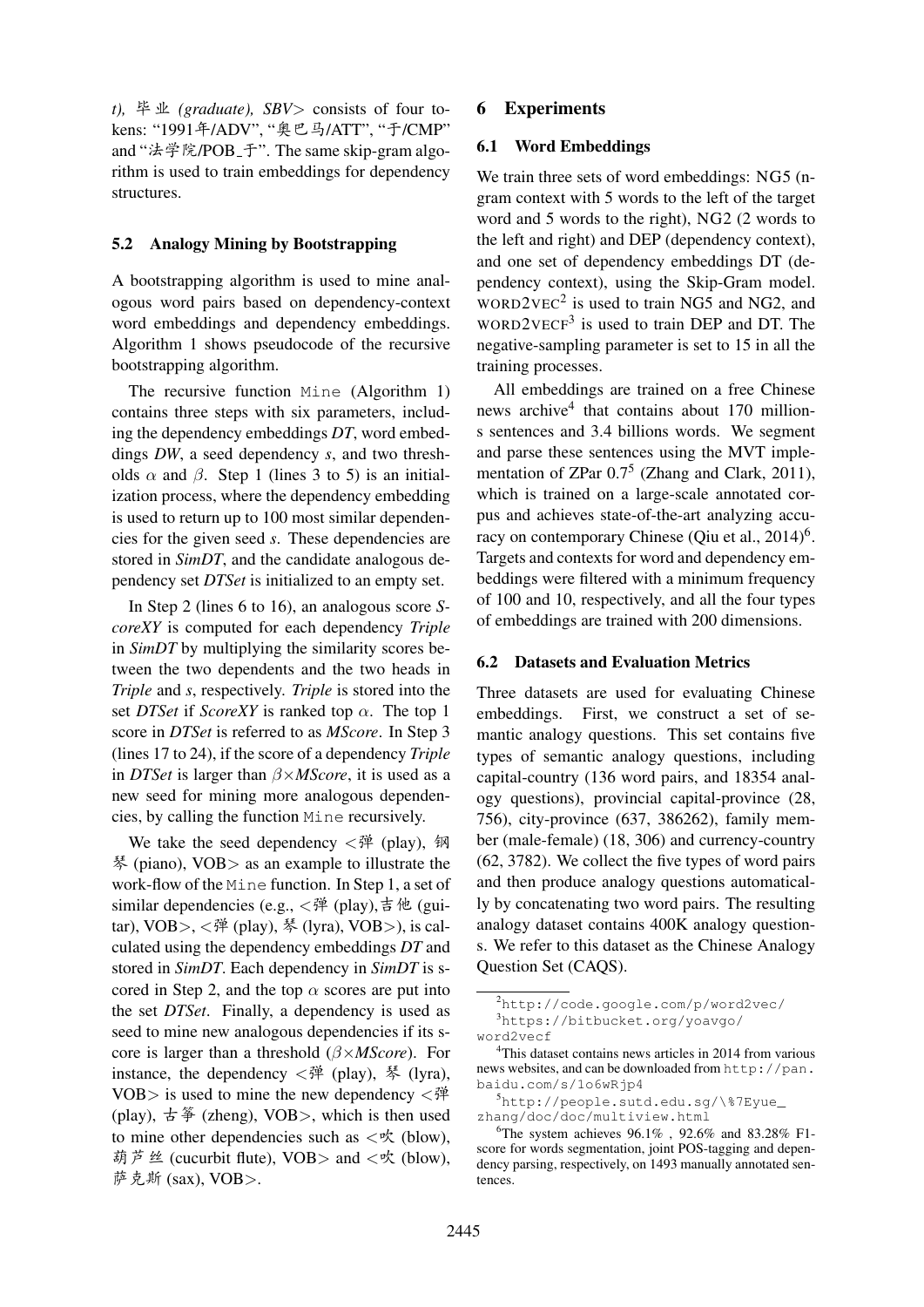| Data       | <b>Metrics</b>    | NG5      | NG2      | <b>DEP</b> |
|------------|-------------------|----------|----------|------------|
| Cilin      | P@1               | $43.3\%$ | $45.9\%$ | $43.6\%$   |
|            | P@5               | 31.1%    | 33.3%    | 32.6%      |
|            | P@10              | 25.5%    | 27.5%    | 27.5%      |
|            | P@20              | 20.5%    | 22.2%    | 22.7%      |
|            | P@50              | 15.0%    | 16.2%    | $17.0\%$   |
|            | P@100             | 11.5%    | 12.2%    | 12.8%      |
| <b>CWS</b> | Kendall's $\tau$  | 38.6%    | $44.1\%$ | 42.4%      |
|            | Spearman's $\rho$ | 54.5%    | $62.2\%$ | 60.7%      |

Table 1: Results on *Cilin* and CWS.

Because embeddings are central for analogy detection, yet there is little large-scale evaluation results on Chinese embeddings in the literature, we perform embedding evaluation on two datasets. The first one is the Chinese WordSim (CWS), translated from the English WordSim-353 Set and re-scored by native Chinese speakers (Jin and Wu, 2012). This dataset consists of 297 word pairs.

The second one is the Chinese thesaurus *Tongyicicilin* (Cilin) (Che et al., 2010), which groups 74,000 Chinese words into five-layer hierarchies and has been used for evaluating the accuracy of word similarity by traditional sparse vector space models (Qiu et al., 2011; Jin et al., 2012). The third level of *Cilin*, which contains 1428 classes, is used to evaluate whether two words are semantically similar.

For comparison between Chinese and English, we also use an English analogy question dataset, the Google dataset<sup>7</sup> (Mikolov et al., 2013a), to evaluate the English word embeddings of Levy and Goldberg  $(2014a)^8$  on analogy detection.

On both the CAQS and the Google datasets, the 3COSMUL method (Levy and Goldberg, 2014b) is used to to answer analogy questions based on given embeddings. The results on the CWS dataset are evaluated using the two standard metrics for the task, namely Spearman's  $\rho$  and Kendall's  $\tau$  rank correlation coefficients. The results on *Cilin* are evaluated using Precision@*K*: the percentage of words from the top-*K* candidates that belong to the *Cilin* category of the target word. If one of the top-*K* candidates belongs to the same third-level category in *Cilin* as the target word, the candidate word is taken as correct.

### 6.3 Dependency-based and Word-based Word Similarity and Analogy Detection

#### Word Similarity

|            | <b>Relation</b>  | $\overline{\text{NG5}}$ | $\overline{\text{NG2}}$ | <b>DEP</b> |
|------------|------------------|-------------------------|-------------------------|------------|
| <b>MUL</b> | capital-country  | 68.8%                   | 52.7%                   | 9.9%       |
|            | capital-province | 84.0%                   | 87.7%                   | 50.0%      |
|            | city-province    | 80.9%                   | 80.3%                   | 22.6%      |
|            | family           | 39.7%                   | $45.1\%$                | 41.5%      |
|            | currency         | 10.4%                   | $9.9\%$                 | $2.5\%$    |
|            | All              | 80.0%                   | 78.8%                   | 22.0%      |
| <b>IMP</b> | capital-country  | 87.9%                   | 88.0%                   | 87.6%      |
|            | capital-province | 84.9%                   | 86.8%                   | 84.9%      |
|            | city-province    | 91.8%                   | 92.0%                   | 90.5%      |
|            | family           | 45.3%                   | 48.0%                   | 47.1%      |
|            | currency         | 7.9%                    | $7.0\%$                 | 25.9%      |
|            | All              | 90.9%                   | 91.1%                   | 89.8%      |

Table 2: Results on CAQS. MUL and IMP indicate 3COSMUL and our improved method, respectively.

| <b>Relation</b> | NG5   | NG2   | DEP   |
|-----------------|-------|-------|-------|
| capital-country | 94.6% | 84.5% | 38.5% |
| capital-world   | 71.5% | 64.7% | 14.2% |
| city-in-state   | 53.2% | 42.5% | 13.1% |
| family          | 82.0% | 81.2% | 81.0% |
| currency        | 10.5% | 10.7% | 6.0%  |
| All             | 63.7% | 60.7% | 38.8% |

Table 3: English results on the Google set.

Table 1 shows the results of the three Chinese embedding on *Cilin* and CWS, where NG2 performs much better than NG5 on both datasets. This demonstrates that one does not need to use large window sizes in training word-based embeddings for capturing word similarities. The result is similar to the finding of Shi et al. (2010), which indicates that a window size of 2 is better than a window size of 4 for capturing word similarity by using distributional word representations.

DEP performs slightly worse than NG2 on CWS and *Cilin* in P@1 and P@5. However, it achieves better results on *Cilin* in P@10 to P@100 when more candidate similar words are evaluated. In contrast, NG5 and NG2 mix more semantically related words. This finding is consistent with that of Levy and Goldberg (2014a).

#### Analogy Detection

Table 2 shows the results of the three Chinese embeddings on CAQS. Unlike on *Cilin* and CWS, NG5 outperforms DEP, and is also slightly better than NG2. Similar tendency is shown in Table 3 for the three English embeddings evaluated on the Google dataset. These results show that dependency embeddings are relatively weak for answering analogy questions. On the other hand, the performance also varies across different relation types.

 $7$ http://code.google.com/p/word2vec/ source/browse/trunk/questions-words.txt <sup>8</sup>http://levyomer.wordpress.com/2014/ 04/25/dependency-based-word-embeddings/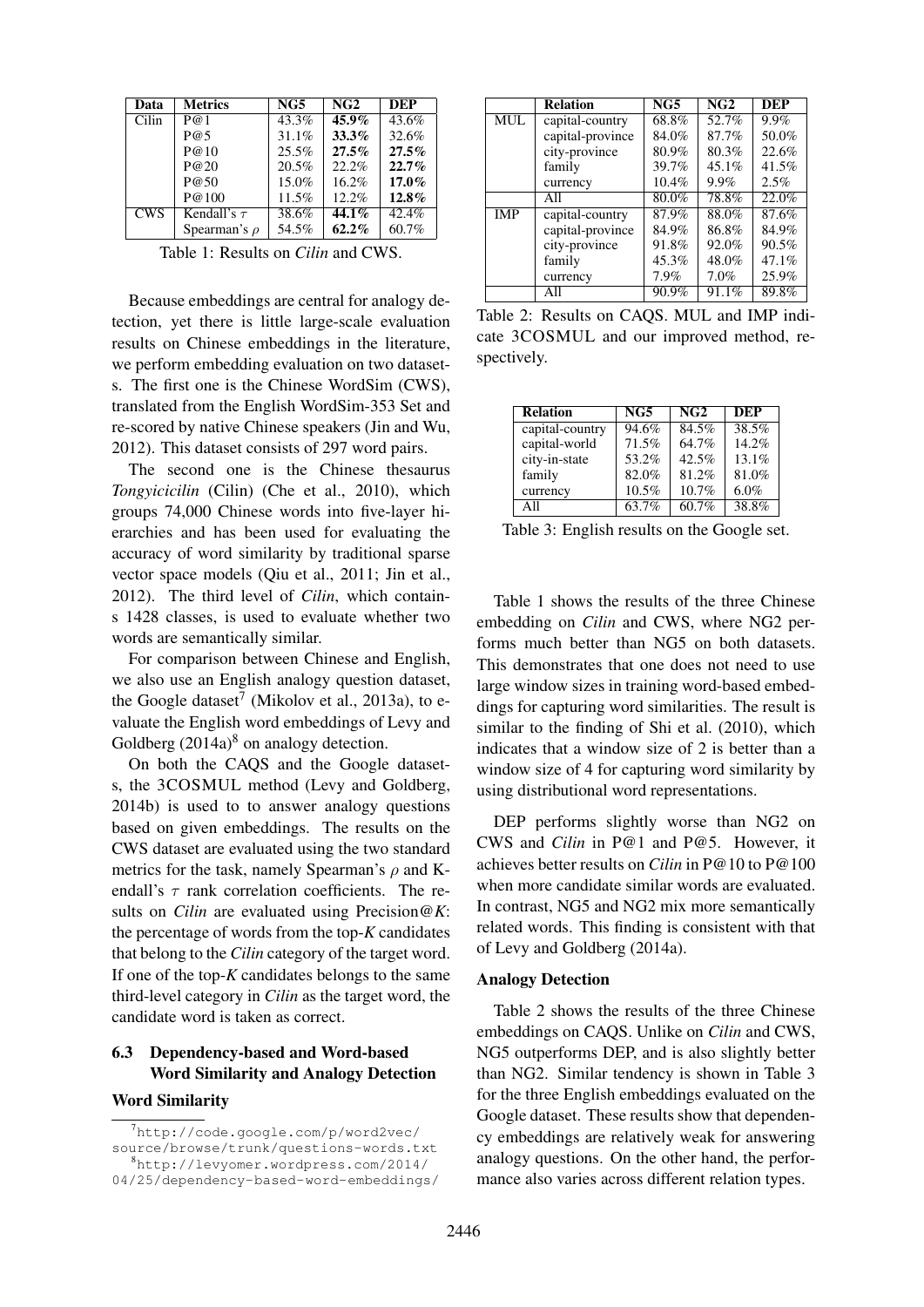| <b>Target</b>                   | NG5                                       | NG2                               | DEP                           |
|---------------------------------|-------------------------------------------|-----------------------------------|-------------------------------|
| $\overline{\mathcal{F}}$ (wear) | 短裤 (shorts), 紧身 (slim-fit), 身             | 身穿 (wear), 身着 (wear), 短裤          | (wear), 身着 (wear), 戴<br>身穿    |
|                                 | 穿 (wear), 外套 (coat), 裙子                   | (shorts), 戴 (wear), 紧身 (slim-fit) | (wear), 改穿 (change cloths), 外 |
|                                 | (skirt)                                   |                                   | 穿 (wear outside)              |
| 关<br>羽                          | 赵云(Zhao Yun; P), 刘备 (Liu                  | 赵云 (Zhao Yun; P), 刘备 (Liu         | 赵云 (Zhao Yun; P), 韩信 (Han     |
| (Guan                           | Bei; P), 诸葛亮 (Zhuge Liang; P),            | Bei; P), 张飞 (Zhang Fei; P), 曹     | Xin; P), 曹操 (Cao Cao; P), 刘备  |
| Yu; P                           | 张飞 (Zhang Fei; P), 曹操 (Cao                | 操 (Cao Cao; P), 夏侯渊 (Xiahou       | (Liu Bei; P), 阿修罗 (Asura; P)  |
|                                 | $Cao$ ; P)                                | Yuan; P)                          |                               |
| 郑<br>州                          | 石家庄 (Shijiazhuang; C), 洛阳                 | 石家庄 (Shijiazhuang; C), 太原         | 合肥 (Hefei; C), 济南 (Jinan; C), |
|                                 | (Zhengzhou; (Luoyang; C), 西安 (Xian; C), 许 | (Taiyuan; C), 济南 (Ji-nan; C), 合   | 武汉 (Wuhan; C), 石家庄 (Shiji-    |
| $\mathcal{C}$                   | 昌 (Xuchang; C), 太原 (Taiyuan)              | 肥 (Hefei; C), 西安 (Xi-an; C)       | azhuang; C), 南宁 (Nanning; C)  |

Table 4: Comparison between NG2, NG5 and DEP Embeddings. (P: personal name, C: city name)

### 6.4 Analysis

To analyze the difference between the three Chinese embeddings methods qualitatively, we manually inspect the words "穿 (wear)", "关羽 (Guan Yu, a person name in the novel '三国演义 *(Romance of the three kingdoms)')"*, and "郑州 (Zhengzhou, a city)". Their most similar words are shown in Table 4.

#### Word Similarity

For the word "穿 (wear)", both NG5 and NG2 yield *similar words* such as "身穿 (wear)", "身  $\text{\AA}$  (wear)", "戴 (wear)" and *related words* such as "短裤 (shorts)", "紧身 (slim-fit)", "外套 (coat)", "裙子 (skirt)", although NG5 gives more related words. In contrast, DEP gives only words that are *similar* both syntactically and semantically. This observation holds for other verbs and nouns, and can be explained by the context extraction methods. For instance, the word " $\hat{\mathcal{F}}$  (wear)" usually takes one of the words "短裤 (shorts)", "外套 (coat)", " $\mathcal{E}$  (skirt)" as its object, and thus shares similar contexts with them in NG5 and NG2. The context extraction method in DEP, on the other hand, yields different context across syntactic roles, such as verbs (e.g. " $\hat{\mathcal{F}}$  (wear)") and their objects (e.g. "短裤 (shorts)" and "外套 (coat)").

Observations on the person name " $\hat{\mathcal{F}}$  #31 (Guan Yu)" and location "郑州 (Zhengzhou)" are similar. For "关羽 (Guan Yu)", NG5 and NG2 can yield more person names in the same novel, while DEP yields person names from other novels (i.e. "韩信 (Hanxin)" and "阿修罗 (Asura)"). For "郑 州 (Zhengzhou)", the provincial capital of "河南 (Henan)", NG5 and NG2 give more cities in the same province "河南 (Henan)", while DEP yields capitals of other provinces.

#### Analogy Detection

As mentioned in Section 2.3, both 3COSADD and 3COSMUL seek a word b∗ that is similar to  $b$  and  $a*$  but dissimilar to  $a$ . Ideally, the two word

pairs b:b∗ and a:a∗ should be semantically *similar* while the two word pairs a:b and  $a*:b*$  should be semantically *related*. Therefore, 3COSADD and 3COSMUL require the embeddings to give higher cosine scores for both semantically similar and related words.

Our analysis above shows that word-context embeddings tend to mix semantically *related* and *similar* words, but dependency-context embeddings only capture semantic *similarity*. This partly explains the reason that dependency-context word embeddings are weak for analogy detection.

It has also been shown in Section 6.3 that the performances of analogy detection vary across different types of relations, which indicates that there are more sophisticated underlying factors. One intuitive explanation is that different semantic relations correspond to different syntactic dependency structures. For example, the male-female family member relation is expected to stand less frequently in a syntactic dependency relation, compared with geographic relations such as city-country, which stand frequently in attributional syntactic relations (e.g. "London, England"). As a result, where the coupling between syntactic and semantic relations is weak, our analysis in Section 6.3 and other work based on syntactic relations can find limitations.

# 6.5 Syntactic Dependencies for Improved Analogy Detection

The results on CAQS using the method in Section 4 are shown in the IMP rows of Table 2. The method achieves significant improvements (from 80.0% to 90.9% using NG5) compared with Levy and Goldberg's method. In addition, DEP also performs significantly better than with MUL, with an increase from 22.0% to 89.8%. The main reason for this improvement is that the filtering process using syntactic dependencies successfully prunes noisy words.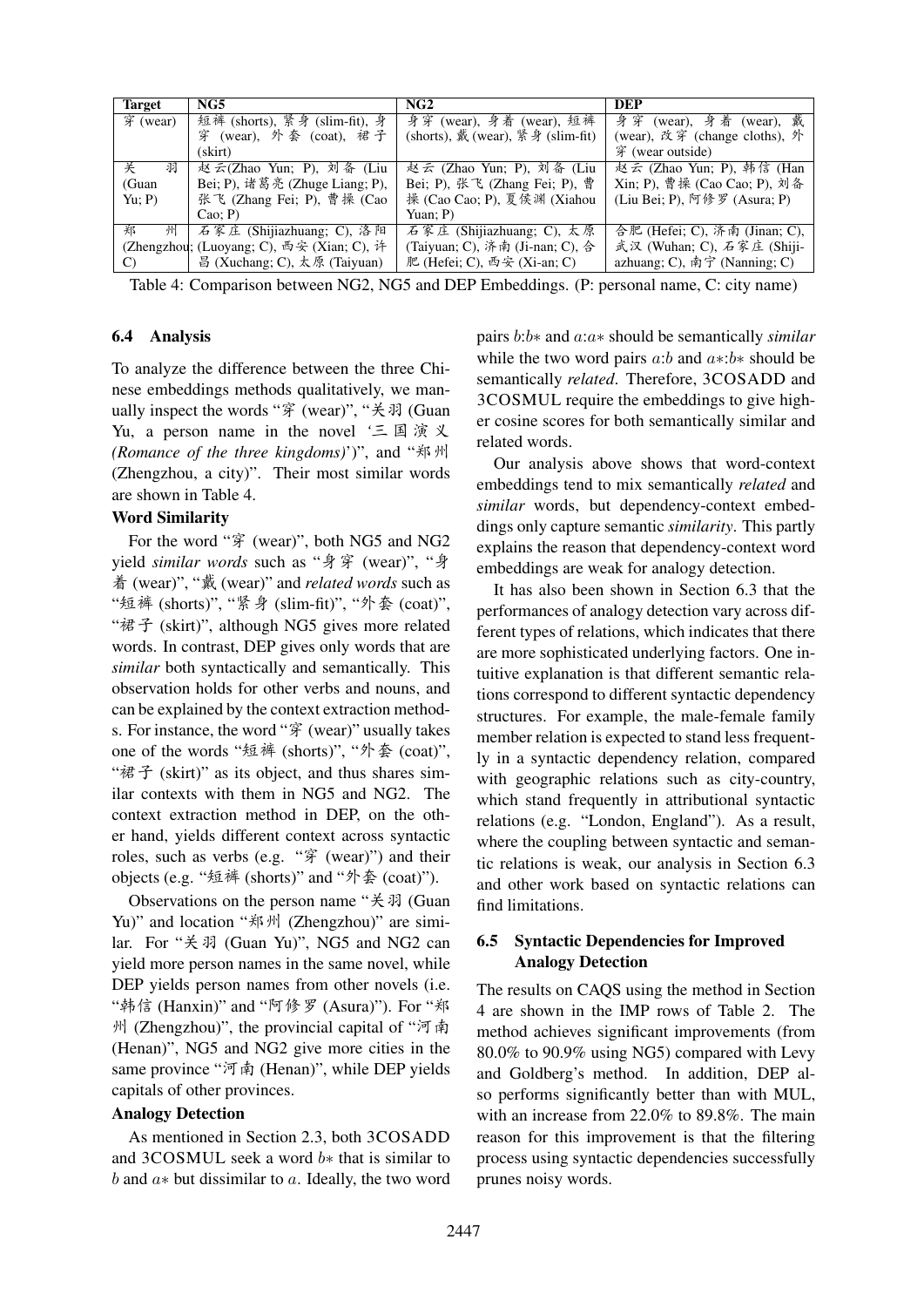| Seed                          | Count | Prec   |
|-------------------------------|-------|--------|
| 吃 (eat), 苹果 (apple), VOB      | 572   | 84.70% |
| 弹 (play), 钢琴 (piano), VOB     | 142   | 40.49% |
| 穿 (wear), 衣服 (clothing), VOB  | 452   | 67.37% |
| 写 (write), 小说 (novel), VOB    | 441   | 53.40% |
| 中国 (China), 北京 (Beijing), ATT | 2224  | 95.23% |
| 湖北 (Hubei), 武汉 (Wuhan), ATT   | 3201  | 96.34% |

Table 5: Main results of Analogy Mining.

Error analysis shows that the main errors by the improved method are quite different from those by the baseline. For instance, the main errors of Levy and Goldberg's method for the city-province relation are caused by giving another province as the answer, while the improved method gives the name of the country as answer. This is because irrelevant provinces do *not* co-occur frequently with the city in syntactic dependencies, and hence can be filtered by our method. On the other hand, both the country name and province name co-occur frequently with the city name in syntactic dependencies, and our method cannot make a choice between them.

# 6.6 Dependency Structure Embeddings for Analogy Mining

Shown in Table 5, we use six seeds to mine analogous dependencies. The first seed is used for development and the others for test. The first three seeds, the fourth seed and the last two seeds belong to the *Use:Thing, Produce:Thing and Sub-Location:Location* relations, respectively. α and  $\beta$  are set to 20, and 0.6, respectively. Each set of mined dependencies together with the seed dependency and relation type is shown to two human evaluators, who are required to give a Yes/No answer to each dependency in the set. We take the average scores of the two evaluators (the average inter-annotator agreement is 0.95) as the final precision scores.

As shown in the table, the precisions using different seeds are quite different, ranging from 40% to 96%. One possible reason is that different relations have different numbers of analogous dependencies, ranging from dozens to thousands, and thus the fixed thresholds tuned on a development seed does not apply as effectively to all test cases. For instance, "弹 (play)" and its analogous actions, " $\mathcal{R}$  (blow)" and " $\ddot{\mathcal{P}}$  (play)", are all human actions on musical instruments, while the actions " $E$  (eat)" and " $E$  (write)" can apply to many patients. For the seed  $\langle \vec{P}^{\sharp} \rangle$  (play), 钢琴 (piano), VOB>, irrelevant results such as  $\langle \hat{\mathbb{F}}$  (use),  $\hat{\mathbb{F}}$ 

子 (scissors), VOB > and < $\hat{\mathcal{F}}$  (use), 电筒 (flashlight), VOB $>$ , have the verb " $*$  (use)", which is also a human action, yet cannot be considered as usage of the patients "剪子 (scissors)" and "电 简 (flashlight)". Because of the stricter selectional preference of " $\mathcal{P}$ " (play)", its precision of analogy mining is lower.

We tentatively measure the recall of the algorithm by taking the first three types of word pairs in CAQS as the gold set, which contains 801 word pairs. All the three types of word pairs belong to the relation *Sub-Location:Location*. The recall is computed as the percentage of the gold word pairs covered by the mined dependencies. When using the two seeds  $\langle \text{R } \mathfrak{R} \times \mathfrak{R} \rangle$  (Wuhan), 湖北 (Hubei), ATT> and <北京 (Beijing), 中国 (China), ATT> for analogy mining, the recalls are 50.2% and 11.3%, respectively. Their union recall is 56.8%. When the precision of each seed is similar, we can achieve better recall without precision loss by using more seeds.

# 7 Related Work

Turney (2006) introduces a latent relational analysis (LRA) model to measure relational similarity, and apply a novel co-occurrence-based method for analogy filtering. The model can be used for both analogy detection and relation classification, yet cannot scale up well to large datasets due to the complexity of Singular Value Decomposition. Recently, distributed word representations using the skip-gram model (Mikolov et al., 2013a) has been shown to give competitive results on analogy detection. Levy and Goldberg (2014a) extends the skip-gram method with dependency-context embeddings. We study the effect of Levy and Goldberg's embeddings on analogy detection, and further extend their embeddings to dependency-context *dependency structure* embeddings for analogy mining.

Chiu et al. (2007) presents a similarity graph tranversal (SGT) method to mine analogous relations from raw English text automatically, using syntactic dependencies to find candidate relations. The method is unsupervised, and can scale up well to large data sets. However, Chiu et al. (2007) mainly focuses on relations between subjects and objects because of its word-pair extraction method. Ó Séaghdha and Copestake  $(2009)$ is a supervised method, which combines lexical similarity and relational similarity to classify se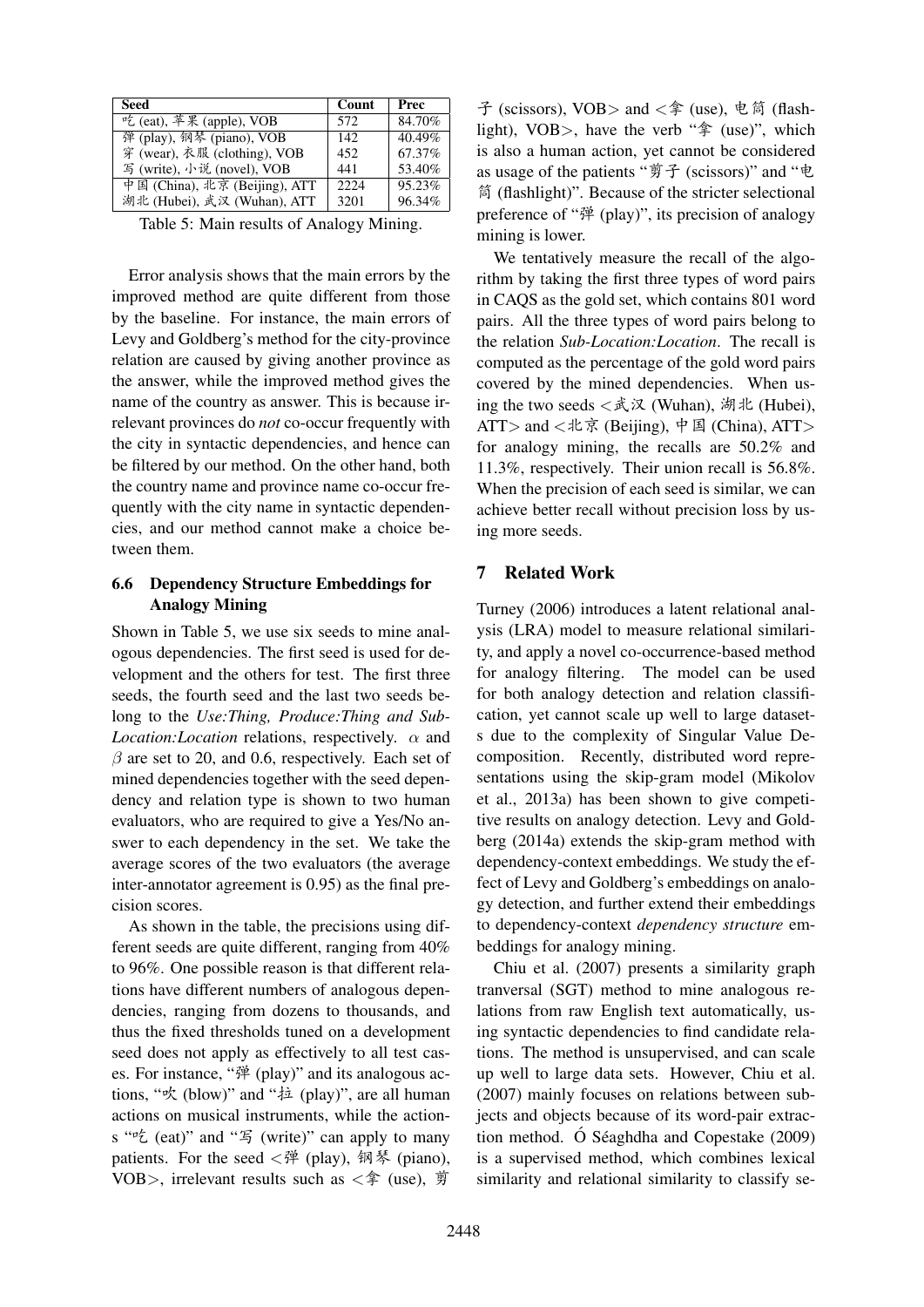mantic relations. These methods are based on distributional word representation models and fit for classifying noun-noun word pairs. In contrast, our methods are based on distributed word representation models, and can mine noun-noun word pairs as well as verb-noun word pairs. In addition, our analogy mining method is unsupervised, while the methods of both Turney  $(2006)$  and O Séaghdha and Copestake (2009) are supervised.

# 8 Conclusion

We studied several Chinese relational similarity tasks to train embeddings under the context of distributed word representations using the skip-gram model and syntactic dependencies. For Chinese analogy detection, we compared word-context and dependency-context embeddings, finding that the former results in much better accuracies. Observing that common relations in Chinese are frequently represented by syntactic dependencies, we improved Chinese analogy detection using a dependency context. Further, we empirically studied Chinese analogy mining by proposing a bootstrapping algorithm using a novel distributed representation of syntactic dependencies.

# Acknowledgments

We thank the anonymous reviewers for their constructive comments, and gratefully acknowledge the support of the Singapore Ministry of Education (MOE) AcRF Tier 2 grant T2MOE201301, the National Natural Science Foundation of China (No. 61572245, 61170144, 61103089), Major National Social Science Fund of China (No. 12&ZD227), Scientific Research Foundation of Shandong Province Outstanding Young Scientist Award (No. BS2013DX020) and Humanities and Social Science Projects of Ludong University (No. WY2013003).

#### References

- Mohit Bansal, Kevin Gimpel, and Karen Livescu. 2014. Tailoring continuous word representations for dependency parsing. In *Proceedings of ACL*, Baltimore, Maryland, June.
- Yoshua Bengio, Rejean Ducharme, Pascal Vincent, and ´ Christian Jauvin. 2003. A neural probabilistic language model. *Journal of Machine Learning Research*, 3:1137–1155.
- Danushka Bollegala, Yutaka Matsuo, and Mitsuru Ishizuka. 2008. Www sits the sat: Measuring re-

lational similarity on the web. In *ECAI*, pages 333– 337.

- Wanxiang Che, Zhenghua Li, and Ting Liu. 2010. Ltp: A chinese language technology platform. In *Proceedings of COLING*, pages 13–16.
- Andy Chiu, Pascal Poupart, and Chrysanne DiMarco. 2007. Generating lexical analogies using dependency relations. In *Proceedings of EMNLP-CoNLL 2007*, pages 561–570, Prague, Czech Republic, June.
- Ronan Collobert and Jason Weston. 2008. A unified architecture for natural language processing: Deep neural networks with multitask learning. In *Proceedings of ICML*, pages 160–167. ACM.
- Amaç Herdağdelen and Marco Baroni. 2009. Bagpack: A general framework to represent semantic relations. In *Proceedings of the Workshop on Geometrical Models of Natural Language Semantics*, pages 33–40.
- Peng Jin and Yunfang Wu. 2012. Semeval-2012 task 4: evaluating chinese word similarity. In *Proceedings of the Sixth International Workshop on Semantic Evaluation*, pages 374–377.
- Peng Jin, John Carroll, Yunfang Wu, and Diana Mc-Carthy. 2012. Distributional similarity for chinese: Exploiting characters and radicals. *Mathematical Problems in Engineering*, 2012.
- David A Jurgens, Peter D Turney, Saif M Mohammad, and Keith J Holyoak. 2012. Semeval-2012 task 2: Measuring degrees of relational similarity. In *Proceedings of the Sixth International Workshop on Semantic Evaluation*, pages 356–364. Association for Computational Linguistics.
- Beth Levin. 1993. English verb classes and alternations: a preliminary investigation.
- Omer Levy and Yoav Goldberg. 2014a. Dependencybased word embeddings. In *Proceedings of ACL*, pages 302–308, Baltimore, Maryland, June.
- Omer Levy and Yoav Goldberg. 2014b. Linguistic regularities in sparse and explicit word representations. In *Proceedings of CONLL*, pages 171–180, Ann Arbor, Michigan, June.
- Douglas L Medin, Robert L Goldstone, and Dedre Gentner. 1990. Similarity involving attributes and relations: Judgments of similarity and difference are not inverses. *Psychological Science*, 1(1):64–69.
- Tomas Mikolov, Kai Chen, Greg Corrado, and Jeffrey Dean. 2013a. Efficient estimation of word representations in vector space. *arXiv preprint arXiv:1301.3781*.
- Tomas Mikolov, Wen-tau Yih, and Geoffrey Zweig. 2013b. Linguistic regularities in continuous space word representations. In *HLT-NAACL*, pages 746– 751. Citeseer.